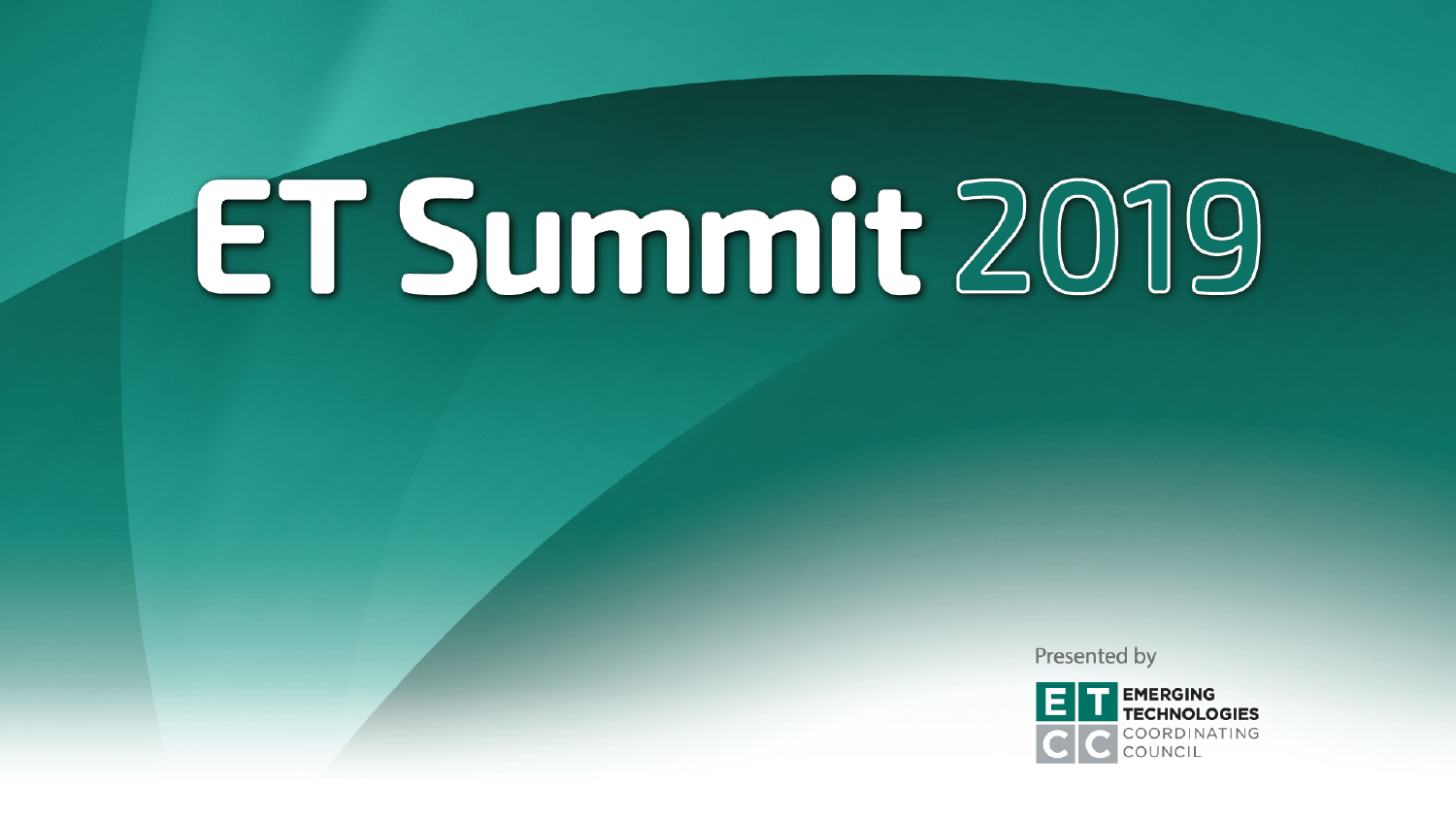

# **Site-Level NMEC**

### Challenges and Best Practices

David Jump, PhD, P.E. CMVP **Director** kW Engineering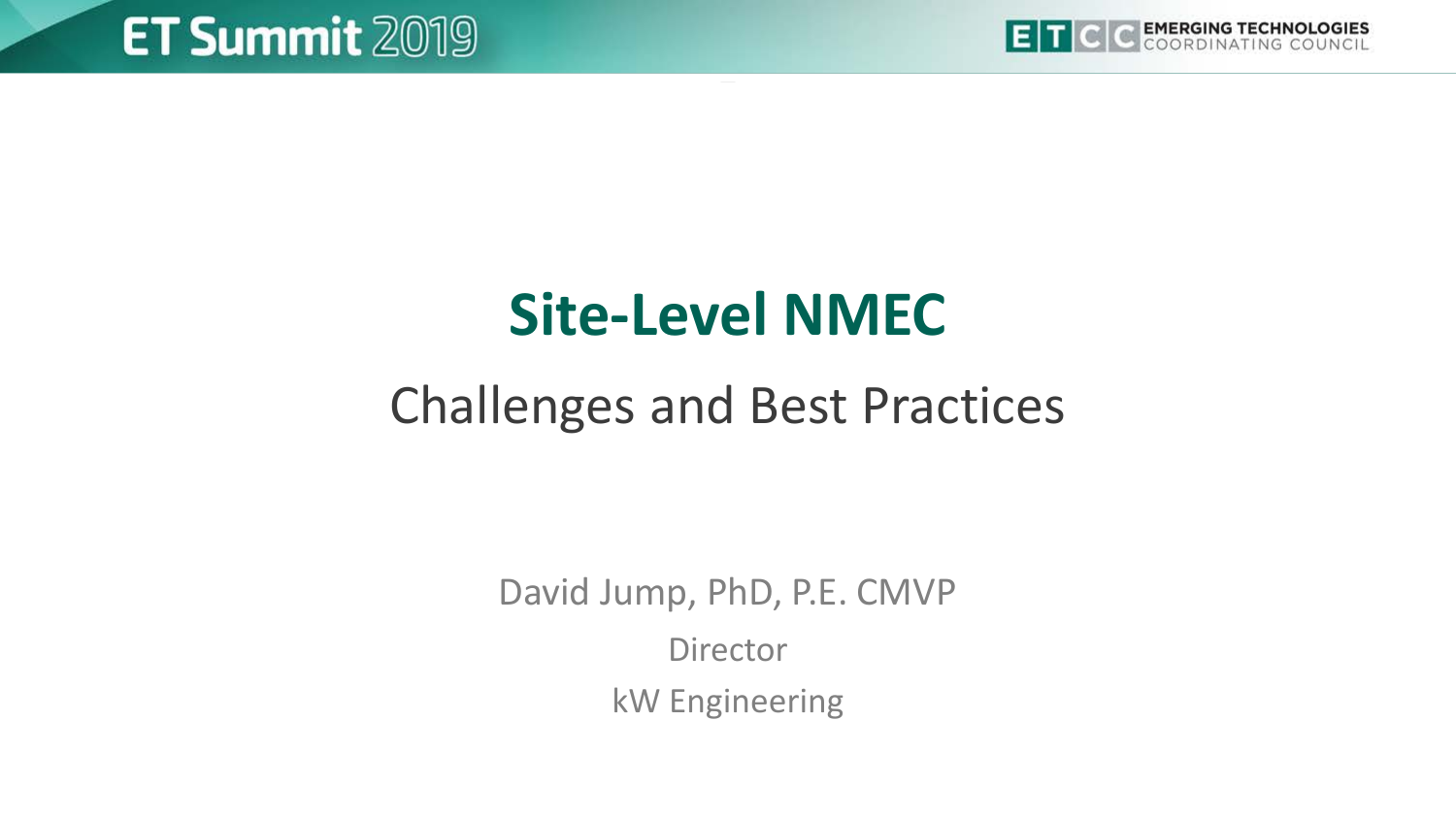

#### **Overview**

- Site-Level NMEC projects
	- –Incentives based on savings achieved (P4P)
	- –Savings based on meter-based analysis
	- –NMEC (& HOPP) Programs
- Example Projects
- Challenges & Best Practices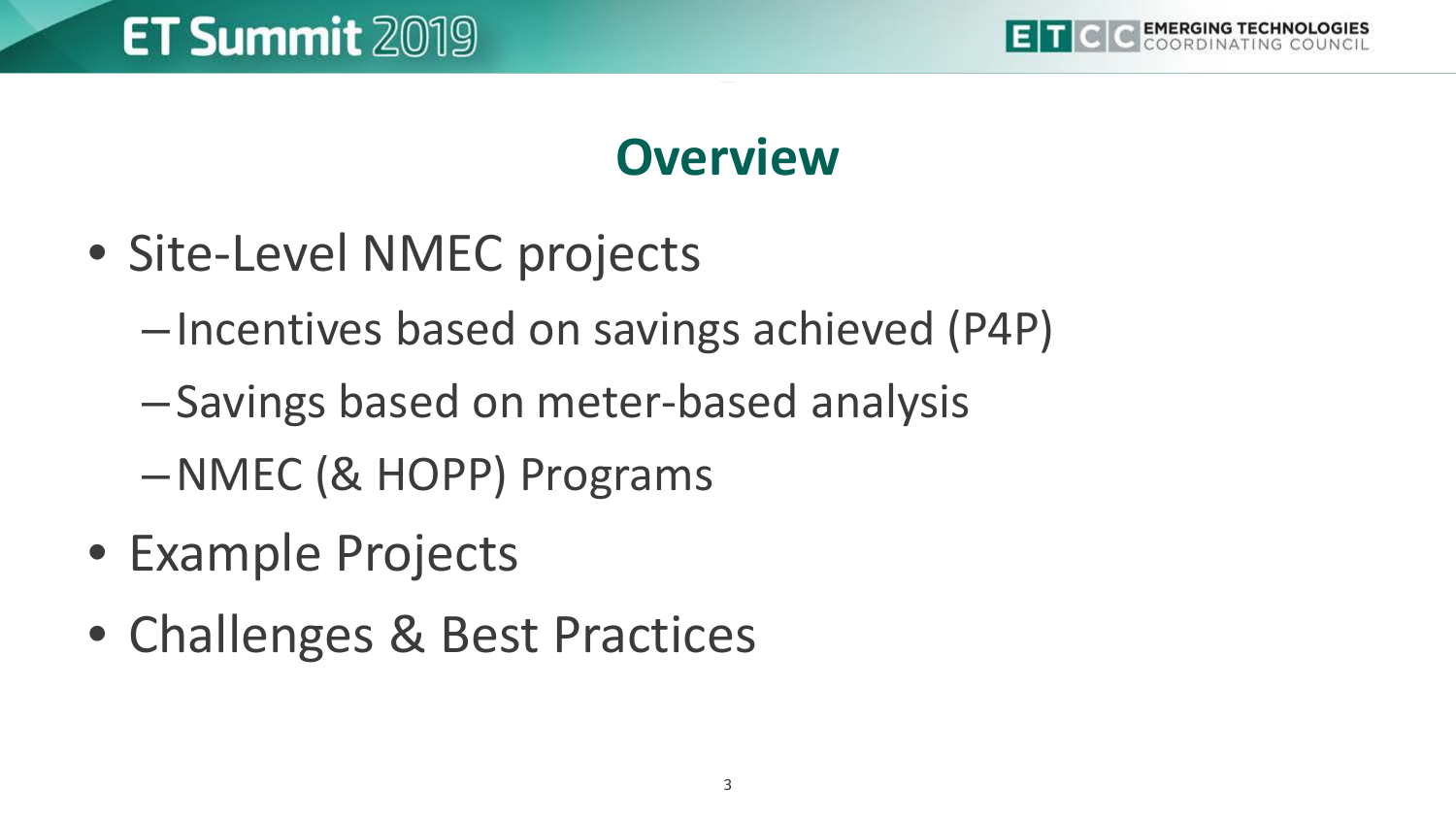

### **Available Programs in CA**

- Southern California Edison
	- Public Sector (HOPP)
- Southern California Gas
	- Public Sector Monitoring and Performance Based Retrofits (HOPP)
- Pacific Gas & Electric (NMEC)
	- Public Sector
	- Commercial Whole Building
- Emerging Technologies evaluation methodology
	- Integrated monitoring and control devices for SMB
- Third Party Programs (Bidding Stage)
	- > 50% of proposed programs are NMEC (rumor)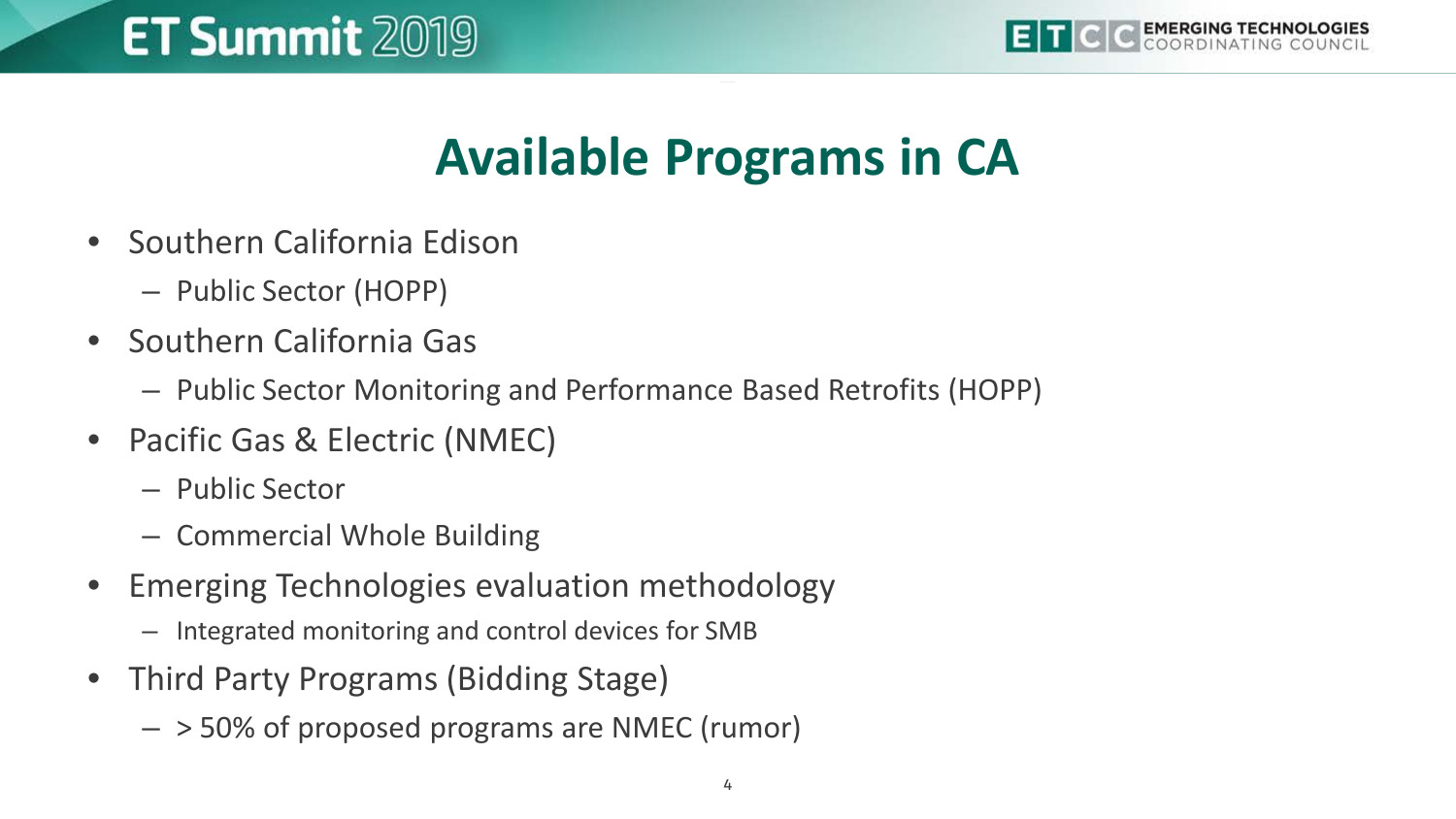- 1. Project Pre-Screening
	- Facility condition
	- Savings potential (e.g. deep savings)
	- 'Predictable' energy use patterns
	- Non-routine events (NREs)
- 2. Develop Energy Audit / Energy Management Plan
	- Documentation of baseline equipment and conditions
	- List of measures, savings, costs, measure life

#### 3. M&V Plan

30,000

25,000

20,000

15,000

10,000

5,000

- Define baseline period
- List data to be collected
- Describe analysis procedures
	- incl. NRE treatment
- Savings reporting & frequency

#### Baseline Period Installation Period Performance Period

4. Measure Verification

Baseline i Install 1 1st Performance Period 1 2nd Performance Period<br>With Manufacture Period 2nd Performance Period 2nd Performance Period

**6**

• Document installation & proper operation

**1 2 3 4 5 6 5 6**

- Inspection
- Functional testing
- Trend analysis

- 5. Savings Status Report
	- Periodically during performance period
	- QA check that savings are accruing
	- Detect presence of NREs

#### 6. Savings Reporting

- Per M&V Plan
- A to Z report on savings
	- Raw data to final savings

**NAstered VA** 

• NRE impacts included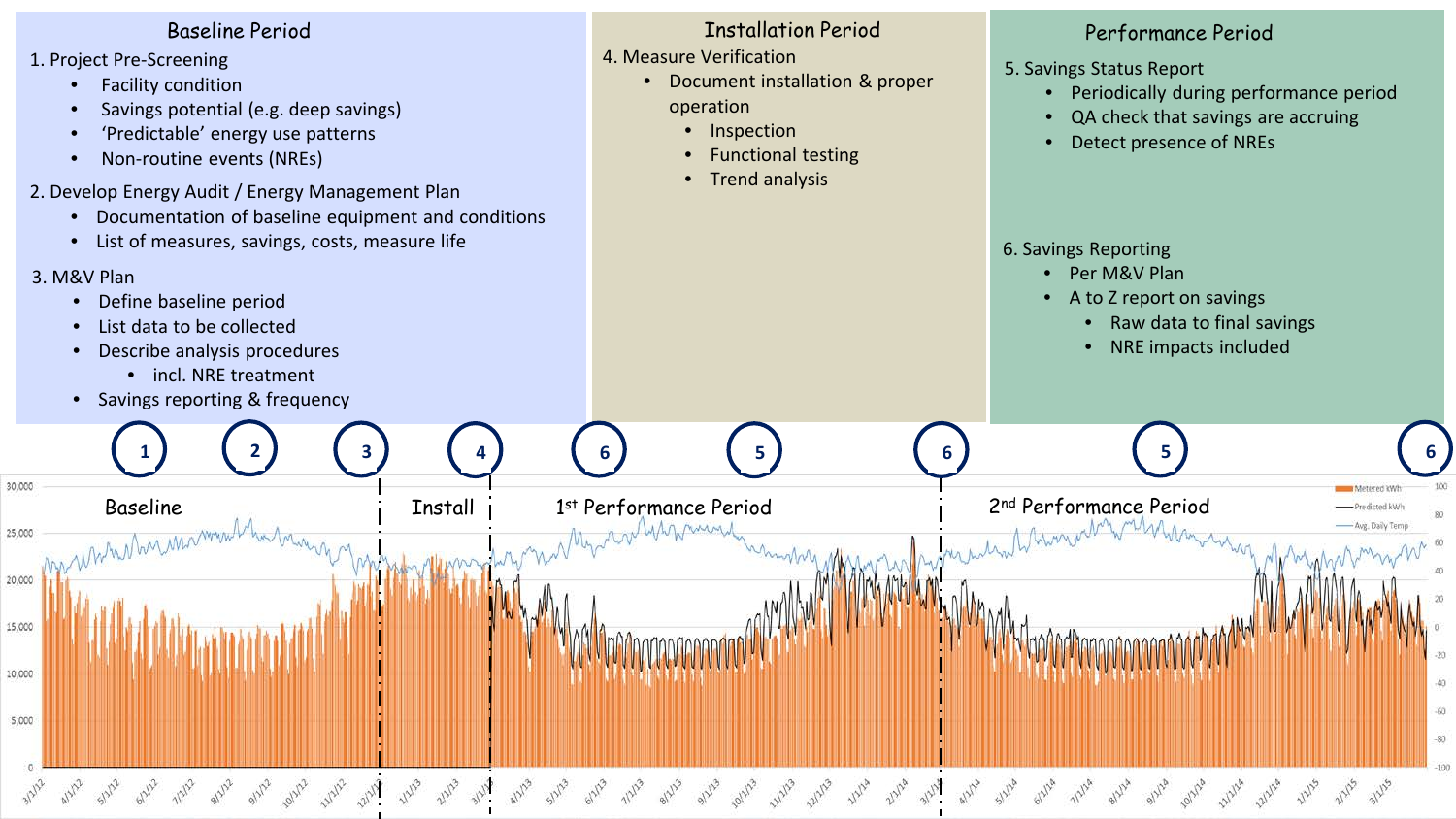#### **Southern California Grocery Store**



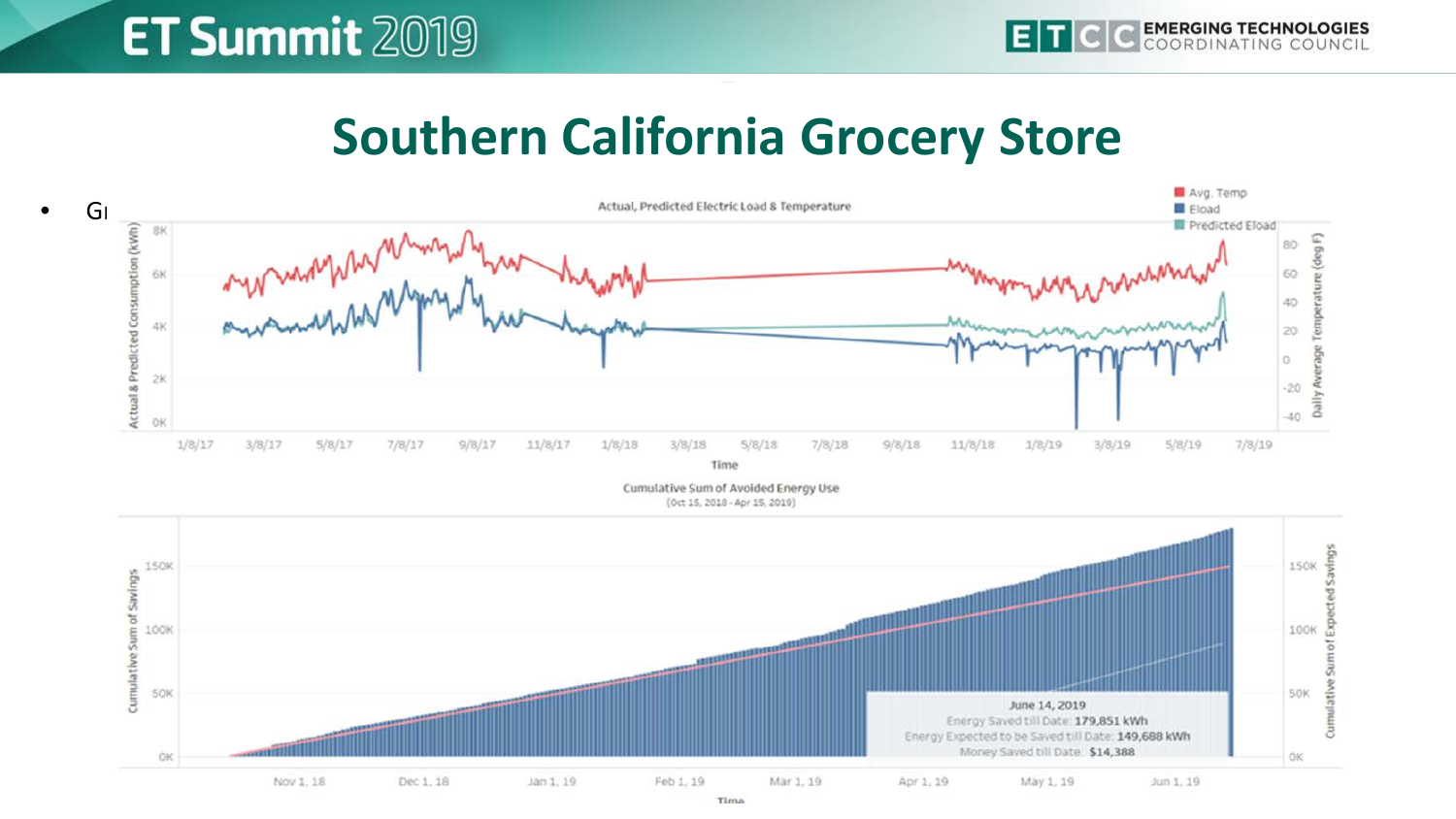#### **UCSB – Chemistry and Physical Sciences**

- Large laboratory with two wings: Chem and PSBN
	- Regularly scheduled and temperature sensitive
- Each wing has: (6 energy sources/meters total)
	- Electric meter
	- Gas meter
	- Chilled Water System serving campus loop (not just building)
		- Chem: Existing CHWS (poor baseline model)
		- PSBN: CHWS installed during project
- Campus has large PV generation
- Ample sub-metering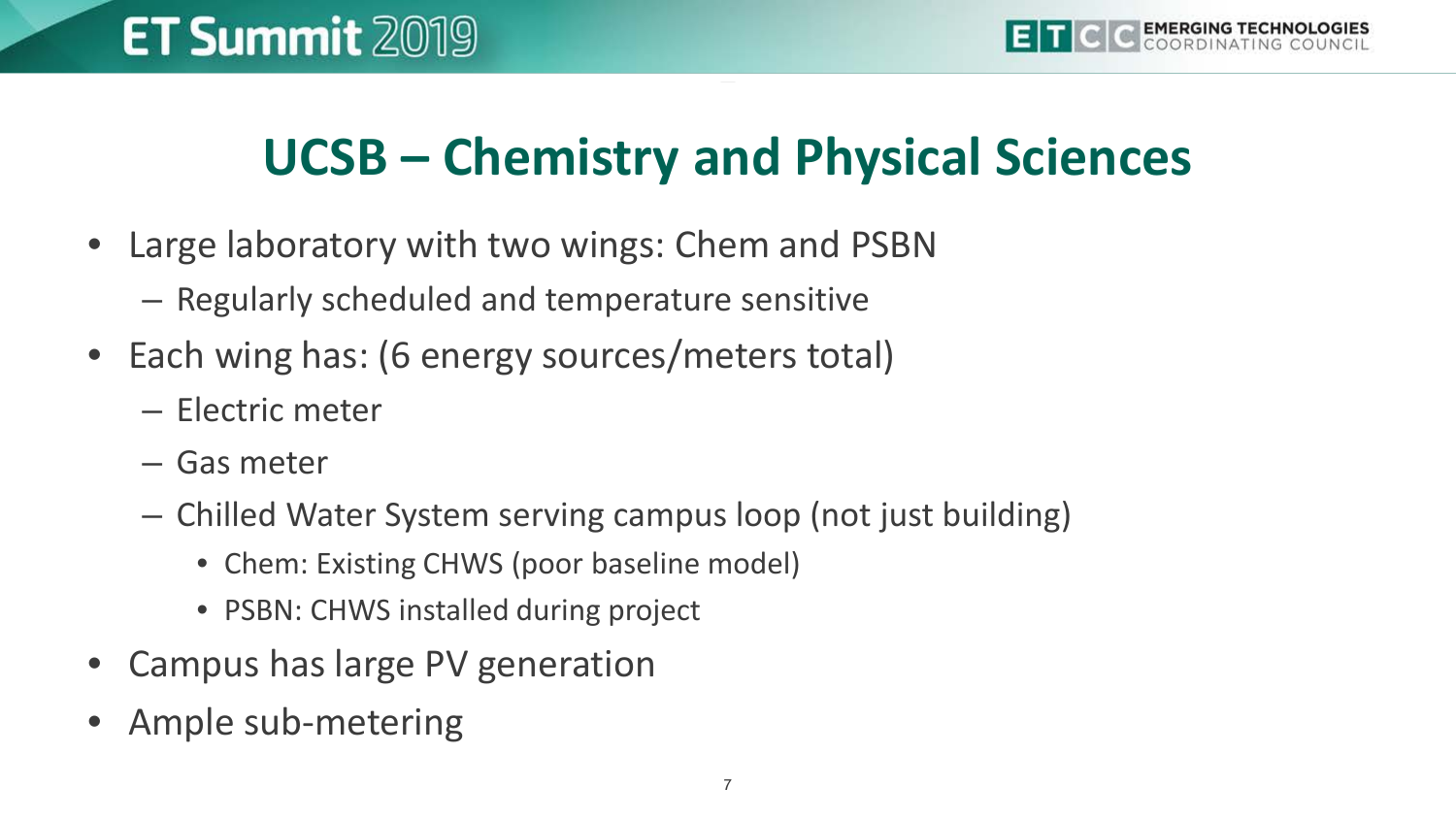#### **UCSB - Measures**

| <b>Measure</b> | <b>Description</b>                                                  | Installed in |             |
|----------------|---------------------------------------------------------------------|--------------|-------------|
|                |                                                                     | <b>PSBN</b>  | <b>Chem</b> |
| $RCx-1$        | <b>Rebalance Constant Volume Hood Airflow</b>                       | X            |             |
| $CIM-1$        | <b>Install Wireless Pneumatic Thermostats</b>                       | X            |             |
| $RCx-2$        | <b>Implement Supply Air Temperature Setpoint Reset</b>              | X            | X           |
| $RCx-3$        | <b>Implement Heating Hot Water Setpoint Reset</b>                   | X            |             |
| $RCx-4$        | Implement Nighttime Space Temperature Setbacks                      | X            | X           |
| $CIM-2$        | <b>Machine Shop LEDs</b>                                            |              | X           |
| $CIM-3$        | Replace Linear Fluorescent Lamps with LED Ballast Bypass<br>Lamps   | X            | X           |
| CIM-6          | Supplement Backup Generator Block Heaters with Heat<br><b>Pumps</b> | X            |             |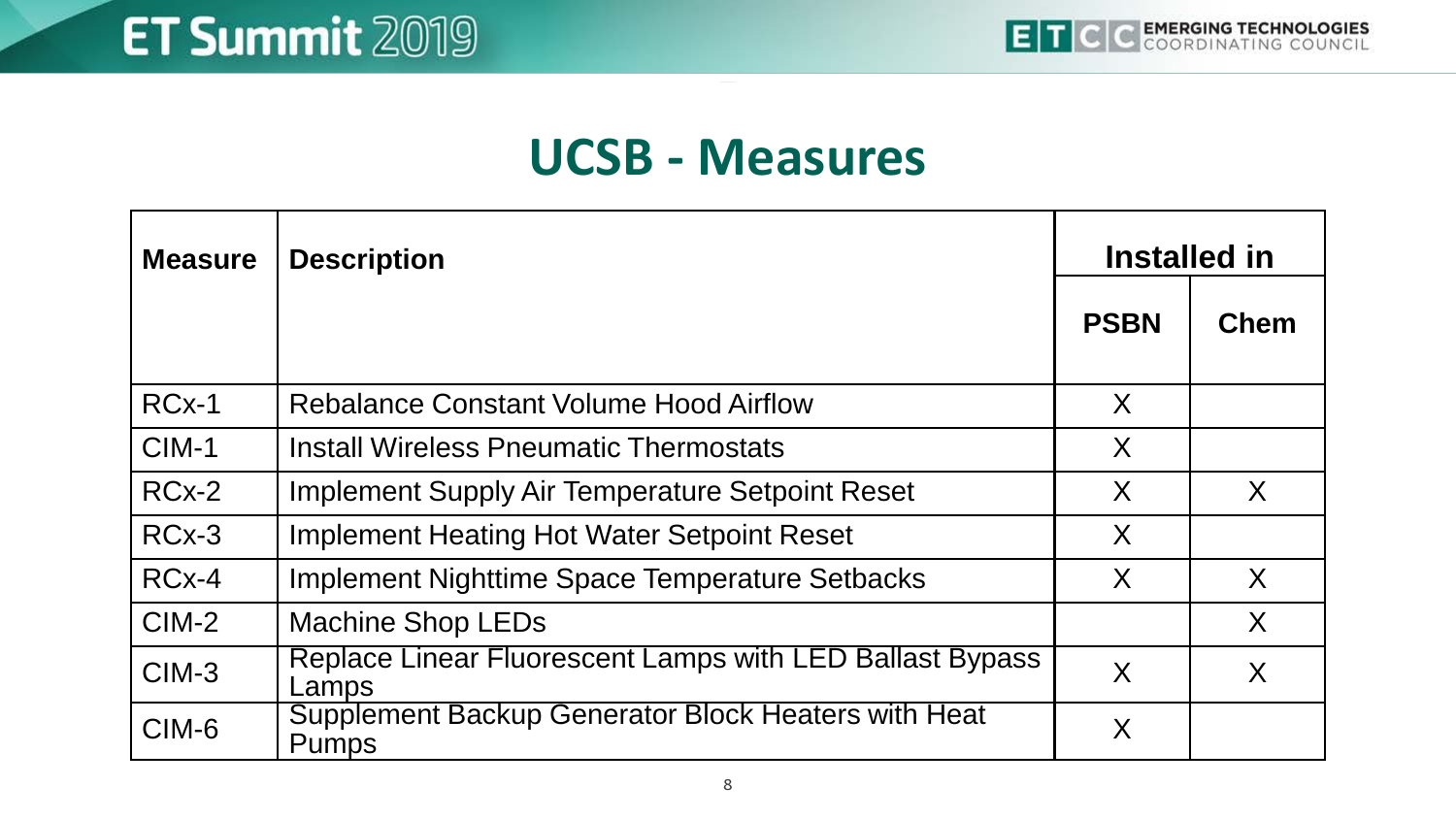#### PSBN Wing



Sep 3, 19 3811.18 0311.18 Nov1.18 Dec1.18 JMLD PBLD MFLD APELIE MACLIF HPLIP AFLIC Aug 2, 19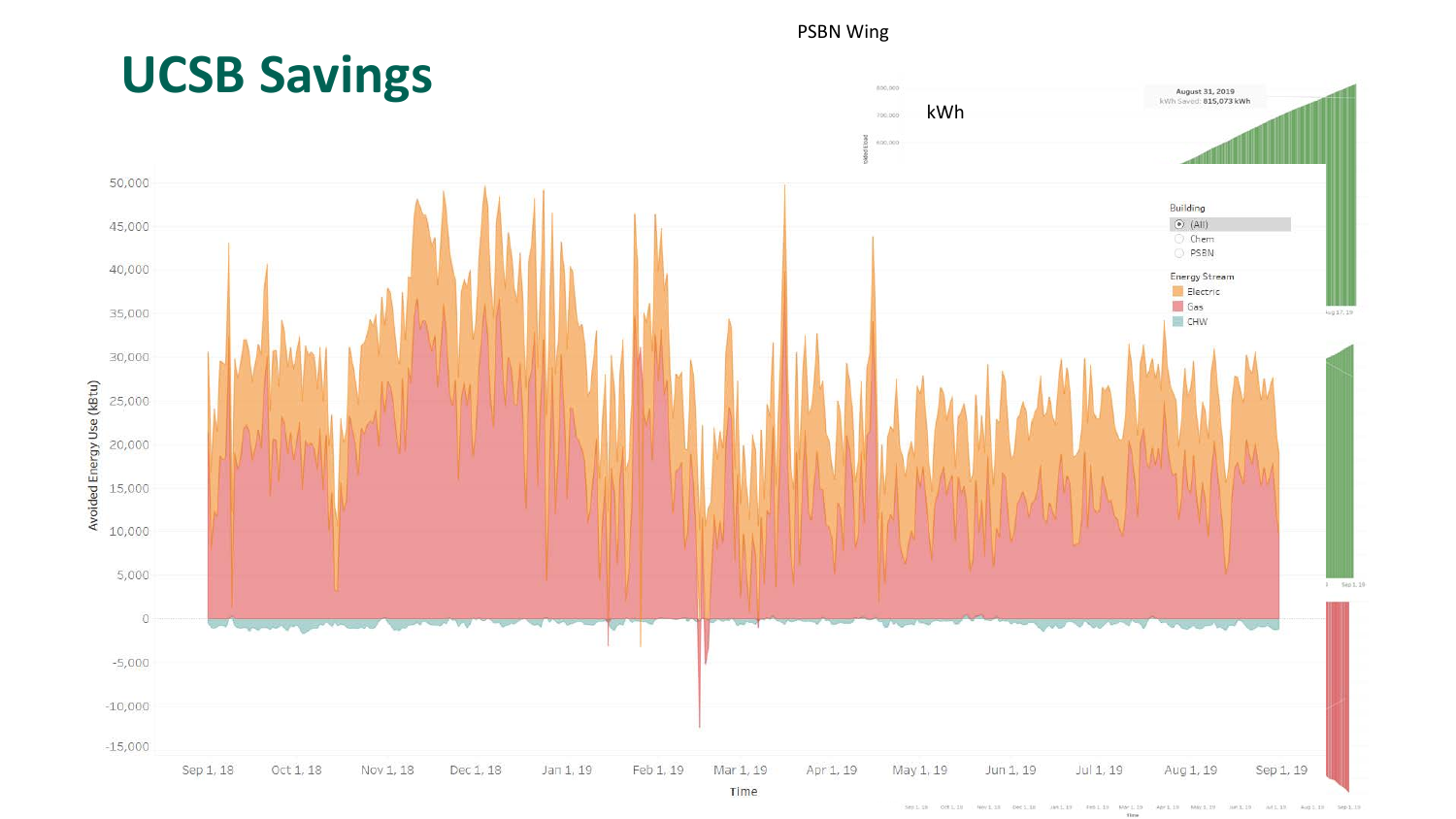

## **Site-Level NMEC Risks**

- Building not 'predictable'
	- Energy use not explained by weather or schedule
	- Modeling algorithms insufficient
	- Too many NREs
	- Addressed through pre-screening





- Non-Routine Events (NREs)
	- Discussed by LBNL next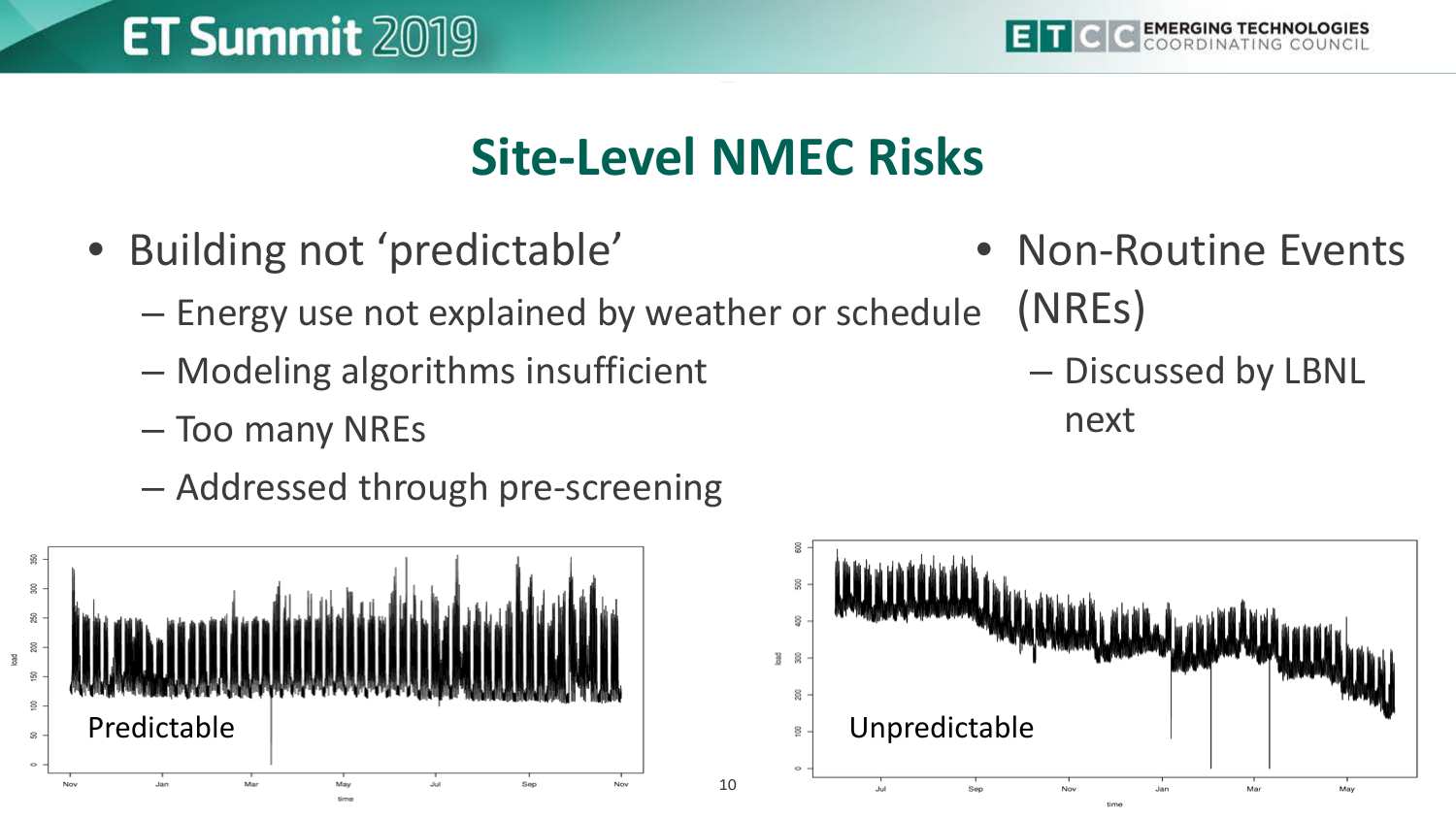

#### **Best Practices**

- Predictable Buildings
	- Regularly scheduled, temperaturesensitive
- Manageable NREs
- Deep savings projects > 10% of base year use
- Savings Persistence Tools e.g. EMIS Platforms
- Compatible with Integrated Distributed Energy Resources (IDER)
	- Demand Response similar meterbased approach
	- Renewables monitor generation